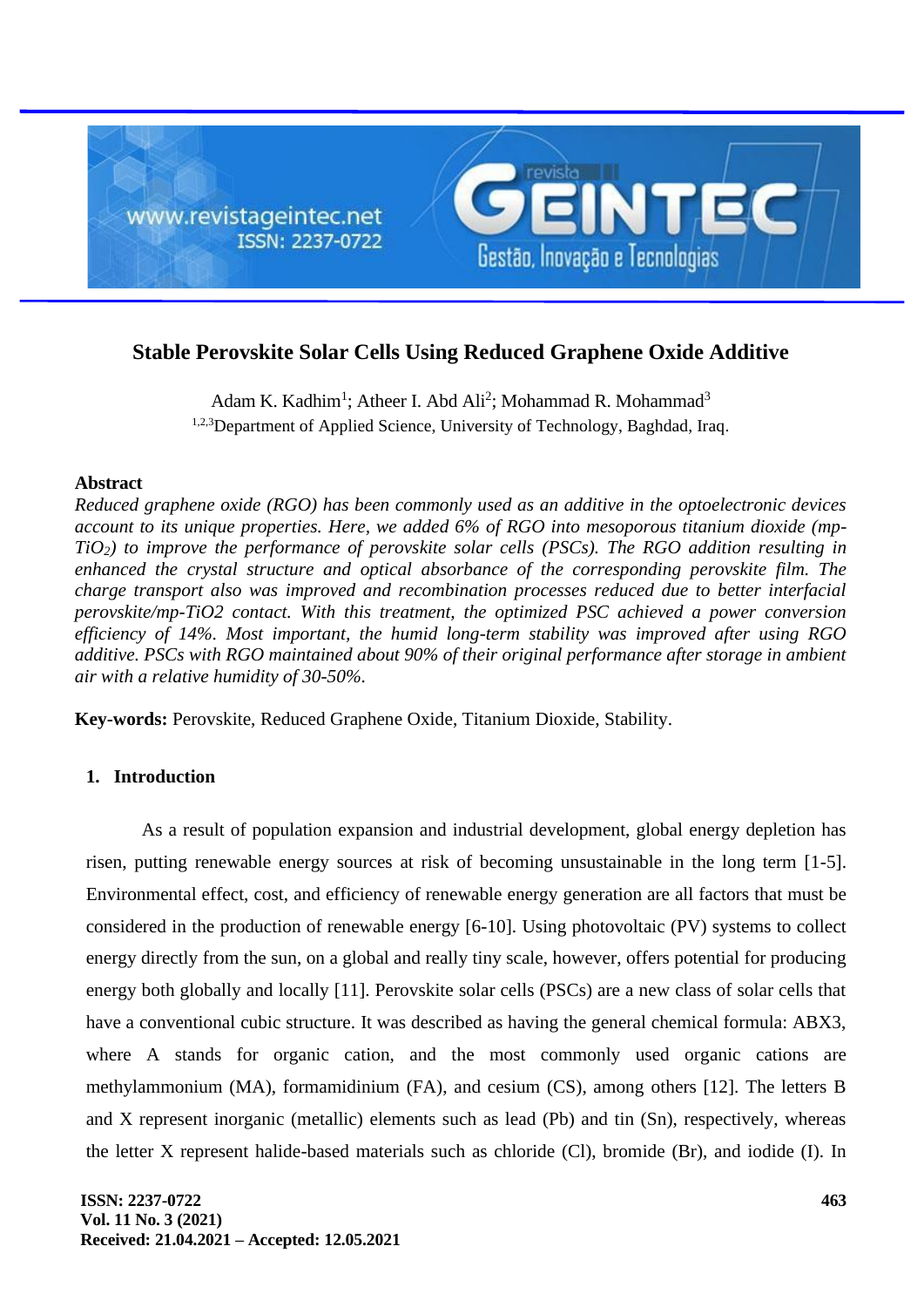addition to having good characteristics such as an adjustable bandgap, a better optical absorption coefficient, a long charge diffusion time, and a high charge carrier mobility, perovskites also have excellent properties [13]. PV solar cell manufacturers have said that they would develop the third generation of solar cells since the power conversion efficiency (PCE) has risen from 3.8 percent to 25.2 percent since 2009 [14, 15].

It was the old one with poor efficiency and thermal and air stability [16, 17], and it was one of the three kinds of perovskite cation. The single cation methylammonium lead halide CH3NH3 PbI3 (MAPbI3) was the other. The second kind of lead halide is a double cation formamidiniummethylammonium lead halide CH(NH2)2, CH3NH3PbI3 (MAFAPbI3), which has a high PCE but is less stable than MAPbI3. MAPbI3 has a high PCE but is less stable than MAFAPbI3. The final triple cation CsFAMAPbI3 perovskite, in which Cs is utilized to further enhance MA/FA perovskite compounds, has good thermal stability and high PCE [18, 19], whereas the first two materials exhibit excellent thermal stability and low PCE. Nanoparticles are particulate materials with at least one dimension of less than 100 nanometers in size, and they are defined as follows: Light can be manipulated and energy flow can be controlled at the atomic level using nanomaterials. [20]. Nanostructured solar cells, also known as nanowire solar cells, mesoscopic solar cells, and quantum dot solar cells, are a type of third- or next-generation solar cell that is based on nanostructures or nanostructured interfaces. Nanostructured solar cells have the potential to generate significant amounts of electricity. [21]. they hold a great deal of promise for developing novel methods of converting solar energy into electricity or thermal energy (in PV devices). Graphene is a carbon substance with a hexagonal structure similar to that of a honeycomb lattice and a thickness of 0.34 nm [22]. PSCs have made extensive use of graphene and graphene-based hybrid nanostructures due to their outstanding properties, which include high thermal and chemical stability, high electrical conductivity, high charge mobility, and low cost of fabrication. Graphene and graphene-based hybrid nanostructures have also been used in solar cells. [23]. Reduced graphene oxide (rGO) has excellent chemical and mechanical stability, as well as strong thermal conductivity and optical characteristics that are ideal for a variety of applications [24]. Chemical functionalization may readily modify these features. Because of the extraordinary characteristics of rGO, it has the potential to be a promising dopant for the electron transport layer (ETL) in order to improve the efficiency of PSCs.

In this work, we combined a triple-cation perovskite layer with  $TiO<sub>2</sub>/RGO/ ETL$ , and we systemically explored the impacts of rGO additive in terms of performance, stability, the morphology of perovskite film, recombination process, and electrical properties. As a result, PSCs with a structure of FTO/c-TiO2/mp-TiO2/perovskite/Spiro-OMeTAD/Au demonstrated higher efficiency (14%) with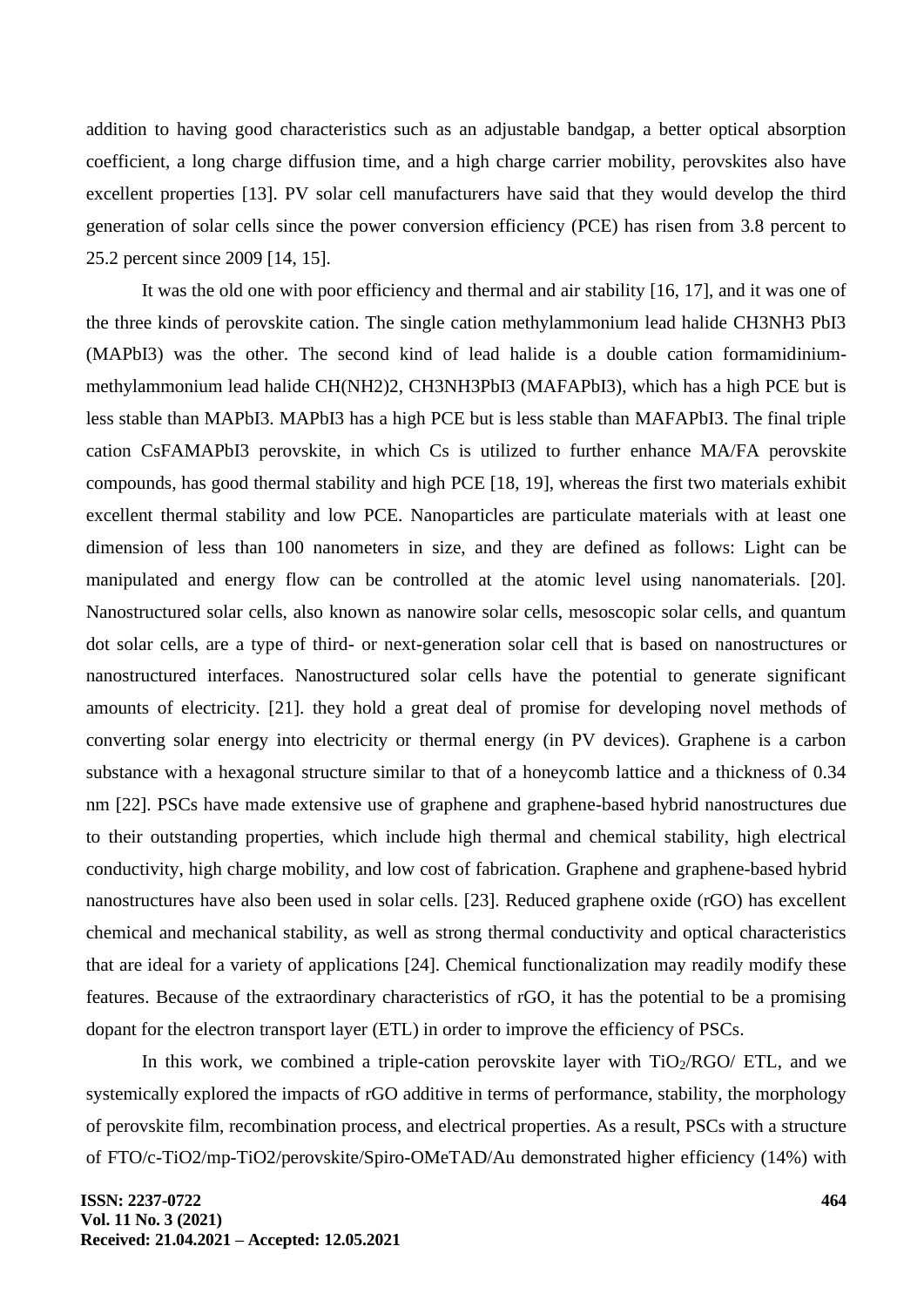a higher reproducibility than those of the control devices without additive. Moreover, the modified PSCs revealed highly desirable ambient stability compared with the reference devices.

#### **2. Experimental**

To prepare the FTO (12  $\Omega$ /sq, Solaronix) glasses, they were sonicated with water, ethanol, and isopropanol s for 12 min. Then, the glasses were heated 15 min for drying. The hole-blocking  $TiO<sub>2</sub>$ (c-TiO2) films were prepared with spin-coating of a middle acid solution of titanium isopropoxide with a speed of 3000 rpm for 40 s. Then, the pure mp-TiO2 (mp-TiO2) or RGO modified mp-TiO2 layers were spin-coated above c-TiO2 layers with a speed of 4000 rpm for 30 s. Both c-TiO2 and mp-TiO2 layers were baked at 500 °C for 1 h. The PVK film was fabricated as follows. First, a mixed solution of PbI2 (600 mg, Alfa Aesar) and lead bromide (15 mg, Merck) in DMF (950 μL) contains 10% CsPbI3 in a volume ratio was spin-coated on FTO/c-TiO2/mp- TiO2 substrates at 1500 rpm for 30 s, followed by annealing at 70  $\degree$ C for 1 min. Then, a mixture of formamidinium iodide (FAI), methylammonium bromide (MABr), and methylammonium chloride (MACl) solution (60 mg/6 mg/6 mg) in IPA was poured on the PbI2 layer, followed by spin coating at 1300 rpm for 30 s. To complete perovskite film fabrication, they were annealed at 150 °C for 15 min. The HTL mixture was obtained by adding 17.5 μL of bis- (trifluoromethane) sulfonimide lithium salt (99.95%, Merck) in acetonitrile (Sigma-Aldrich, 520 mg/mL) and 28.8 μL of 4- tertbutylpyridine (Merck, 97%) to 60 mM Spiro-OMeTAD in DCB. The HTL solution was deposited at 3000 rpm for 40 s on top of the perovskite film to develop the HTL film. Then, a 100 nm Au contact layer was sputtered on the HTL.

### **3. Results and Discussion**

The morphologies of the perovskite films were studies using SEM images (Figure 1). As shown, by adding RGO, an appropriate perovskite film could be fabricated for solar cell applications compared to pure mp-TiO2 based perovskite. The pinholes and grain boundaries (GBs) of the perovskite were enervated, they were unsuitable for PSCs since they served as charge recombination sites. The density of trap state between the GBs might be reduced using this modification strategy, enhancing the recombination processes' suppression and promoting the PSC's efficiency, which agrees well with the results of PL and I-V tests.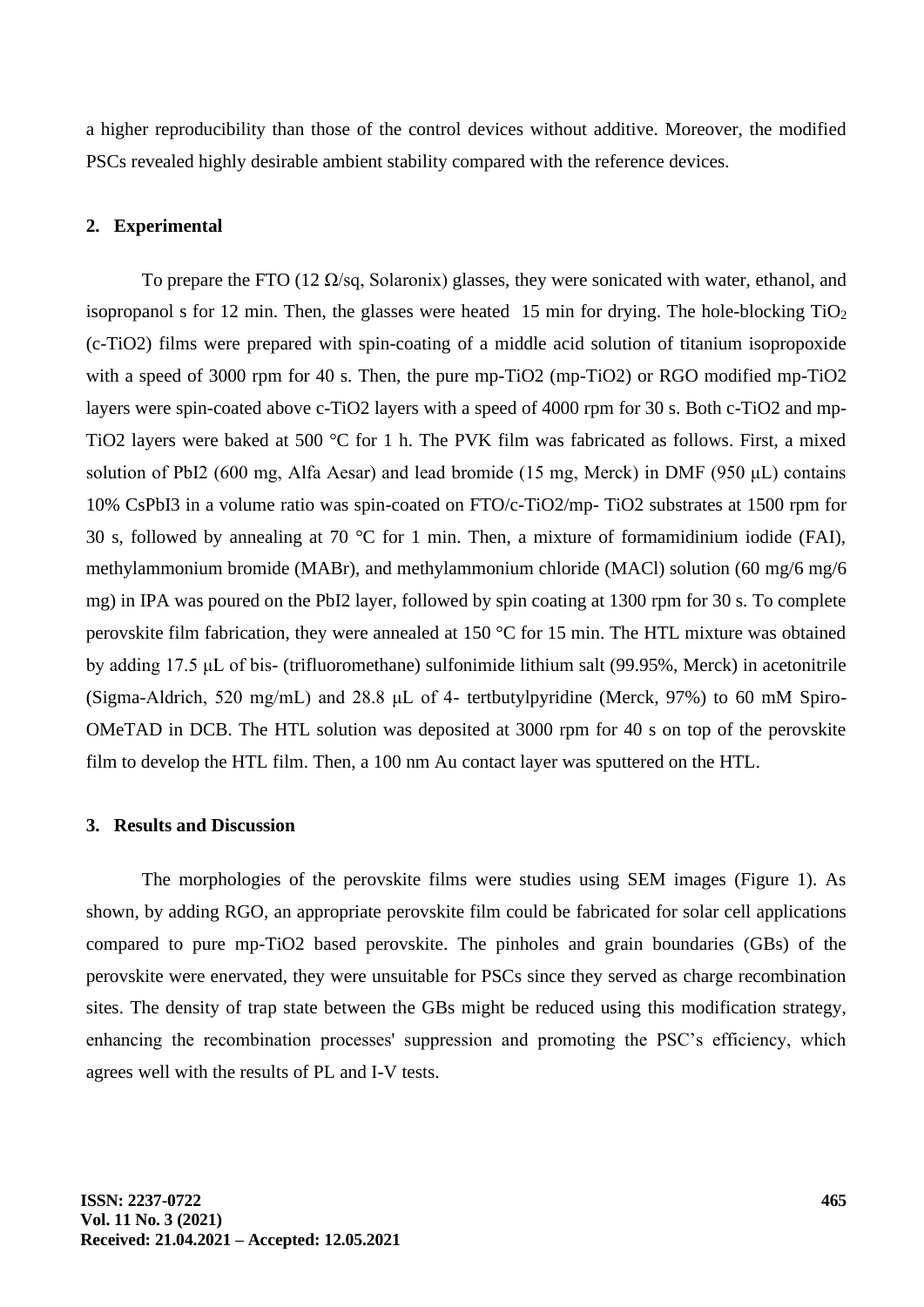Figure 1 - FESEM images of perovskite films were deposited on mp-TiO2 with (a) 0% and (b) 4% RGO modified mp-TiO2



Figure 2a reveals the UV-vis spectra of the perovskite films deposited on mp-TiO2 ETLs. An incorporating of the 6% RGO would result in a remarkable enhancement in the absorbance perovskite film within the visible wavelength. As we can see, the RGO nanocomposite did not affect the absorption edge of the perovskite. Also, the Tauc plots of perovskite films are shown in. Figure 2b. The plots demonstrate identical values of the bandgap energy (Eg) about 1.58 eV. This resemblance was also seen in the perovskites' steady-state PL measurements.

Figure 2 - (a) UV-vis absorption spectra and (b) corresponding Tauc plots of perovskite films deposited on 0% and 6% RGO additives.



The steady-state PL spectra are illustrated in Figure 3a. As clearly seen, the introducing rGO/Bi2O3 additive produces the quenching of the PL peak, which indicates a more effective carrier's injection in the corresponding perovskites with less recombination rates. Figure 3b shows the XRD patterns of perovskites deposited on mp-TiO2 ETMs. With the addition of the 2% rGO/Bi2O3 additive, X-ray spectrum show that the main (001) signal was intensified, results in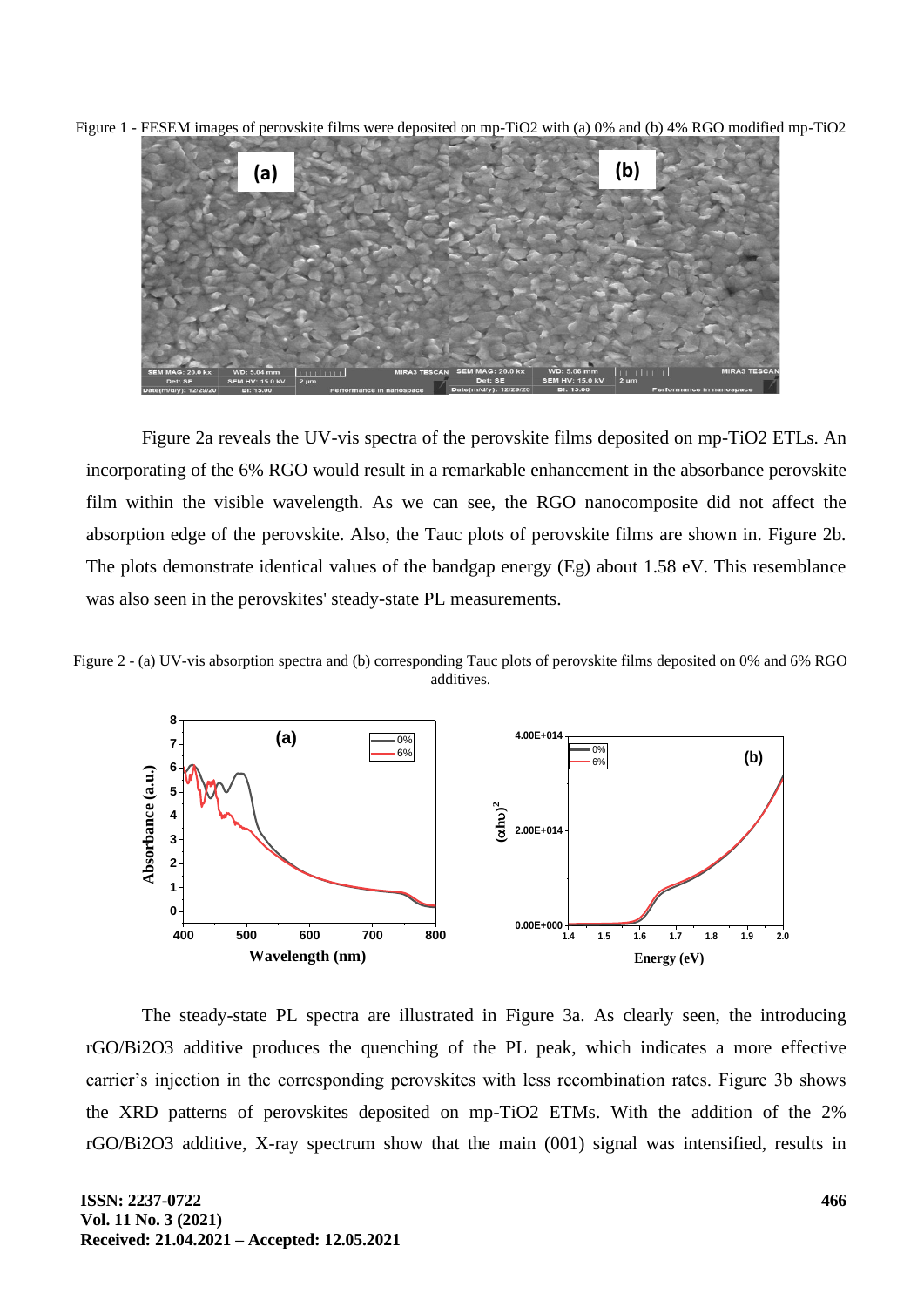improved perovskite crystalline nature. The PbI2 peak at 12.57°, which is unappreciated for PSCs. By using rGO/Bi2O3, this peak was drastically suppressed, implying resistance to humid degradation. The abovementioned measurements reveal that an addition the rGO/Bi2O3 provides better ETM features and better perovskite quality.





The J-V plots are shown in Figure 4. Encouragingly, PSCs using RGO modified ETL revealed the PCE improvement by 26% relative to unmodified cells using a pure ETL. The representative PV parameters of the PSC with 2% rGO/Bi2O3 demonstrated an Voc of 0.88 V, a Jsc of 21.6 mA cm-2, a FF of 70.2%, and a PCE of 14 %, while the control PSC showed a Voc of 0.88 V, a Jsc of 20.7 mA cm-2, a FF of 63.1%, and PCE of 12.2%. This improvement could originate from the electrically conducting merits of RGO and the low potential of carrier traps, where rGO additives could serve as an electron acceptor. As reported in the literature, the higher Voc achieved in the modified PSCs is because of the lower trap density in them and the suppressed recombination processes, which resulted from better energy level alignment between TiO2 and perovskite film.

Figure 4 - J-V measurements of perovskite solar cells deposited on 0% and 6% RGO additives.

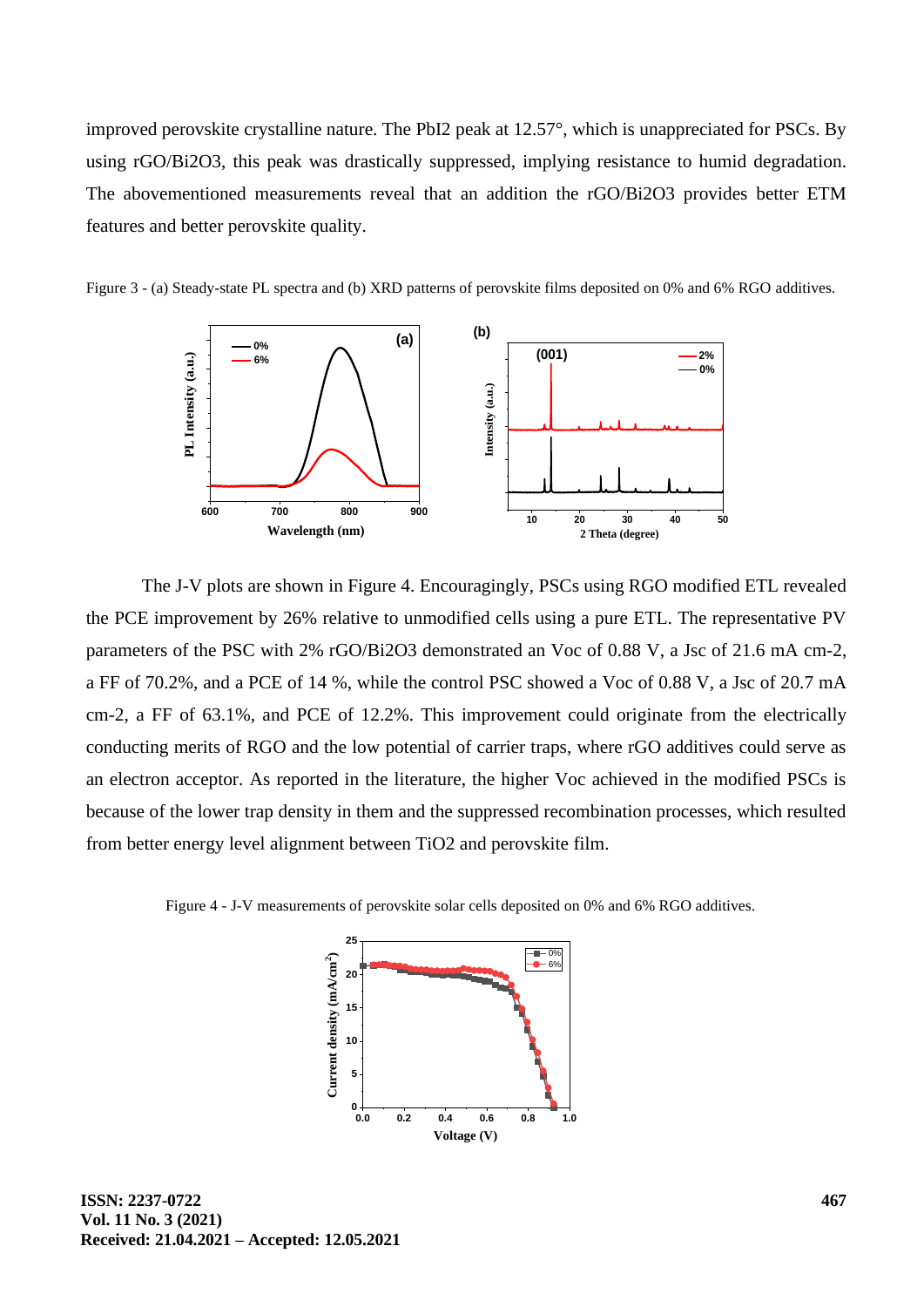#### **4. Conclusions**

We present a novel RGO additive for the construction of high-performance mesoporous PSCs in a nutshell. As an electron acceptor/transport mediator ETLs, this technique employs a nanocomposite structure of RGO that is incorporated into mp-TiO2. RGO-based PSCs exhibit better charge injection and less recombination than control PSCs, which results in higher Jsc and PCE. Our results indicate that rGO may be a useful additive in PSCs. As a consequence, the PV parameters of the PSCs have improved. Importantly, the RGO additive achieves a champion PCE of 14 percent.

#### **References**

A. K. Al-Mousoi and M. K. Mohammed, "Engineered surface properties of MAPI using different antisolvents for hole transport layer-free perovskite solar cell (HTL-free PSC)," *Journal of Sol-Gel Science and Technology,* vol. 96, no. 3, pp. 659-668, 2020.

G. A. Al‐Dainy, S. E. Bourdo, V. Saini, B. C. Berry, and A. S. Biris, "Hybrid Perovskite Photovoltaic Devices: Properties, Architecture, and Fabrication Methods," *Energy Technology,* vol. 5, no. 3, pp. 373-401, 2017.

Q. A. Akkerman and L. Manna, "What Defines a Halide Perovskite?," *ACS Energy Letters,* vol. 5, no. 2, pp. 604-610, 2020.

P. Gao, M. Grätzel, and M. K. Nazeeruddin, "Organohalide lead perovskites for photovoltaic applications," *Energy & Environmental Science,* vol. 7, no. 8, pp. 2448-2463, 2014.

Y. Y. Choo, "Development and Characterisation of Perovskite Solar Cells," *Monash University,* 2020.

W.-G. Li, H.-S. Rao, B.-X. Chen, X.-D. Wang, and D.-B. Kuang, "A formamidinium– methylammonium lead iodide perovskite single crystal exhibiting exceptional optoelectronic properties and long-term stability," *Journal of Materials Chemistry* A, vol. 5, no. 36, pp. 19431-19438, 2017.

M. Saliba et al., "Cesium-containing triple cation perovskite solar cells: improved stability, reproducibility and high efficiency," *Energy & environmental science,* vol. 9, no. 6, pp. 1989-1997, 2016.

P. Christian, F. Von der Kammer, M. Baalousha, and T. Hofmann, "Nanoparticles: structure, properties, preparation and behaviour in environmental media," *Ecotoxicology,* vol. 17, no. 5, pp. 326-343, 2008.

A. Barhoum and A. S. H. Makhlouf, Emerging Applications of Nanoparticles and Architecture Nanostructures. *Elsevier*, 2018.

F. Alussail, *"Synthesis and Characterization of Reduced Graphene Oxide Films,"* University of Waterloo, 2015.

N. Balis et al., "Investigating the role of reduced graphene oxide as a universal additive in planar perovskite solar cells," *Journal of Photochemistry and Photobiology A: Chemistry,* vol. 386, p. 112141, 2020.